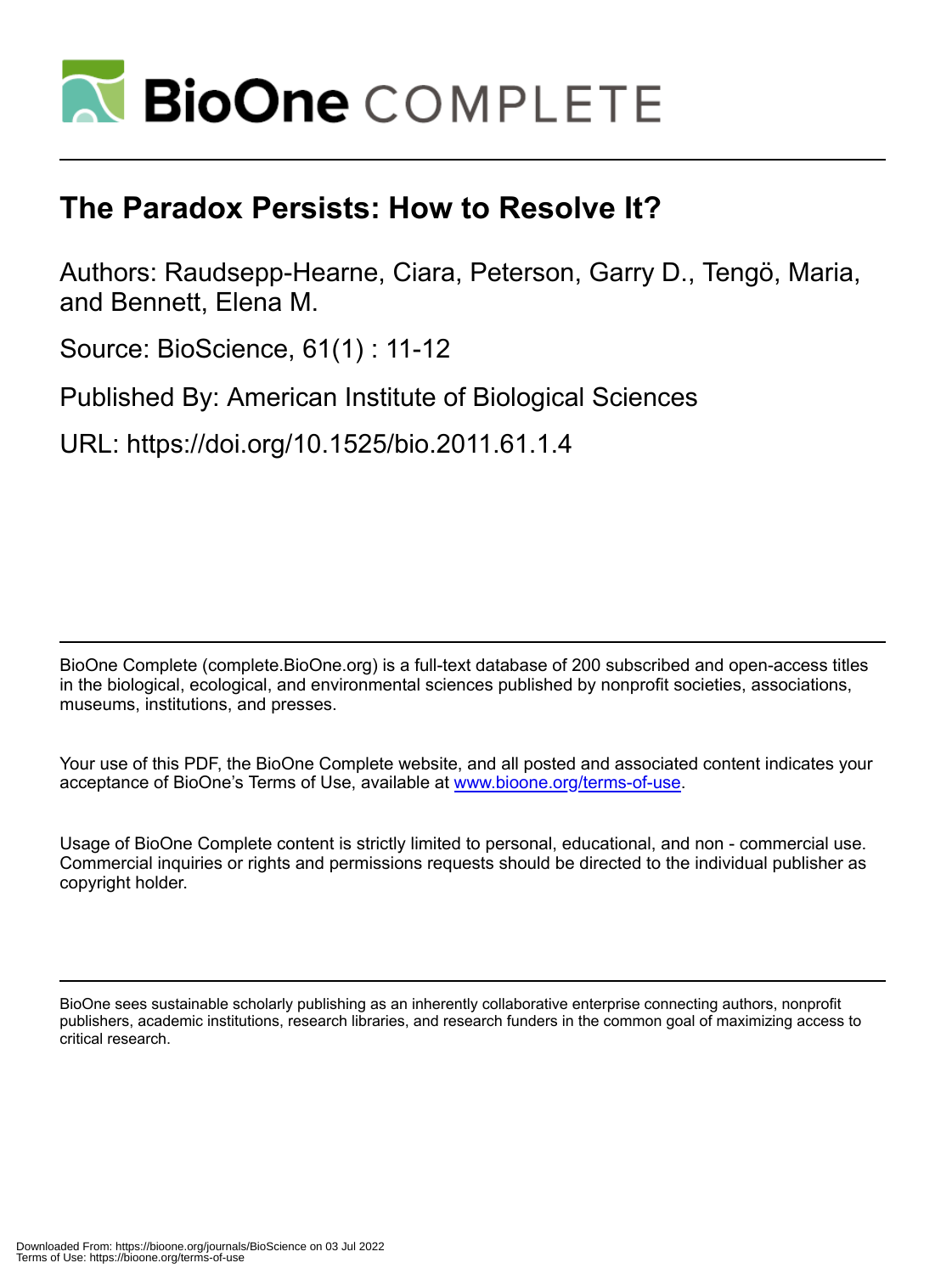## **The Paradox Persists: How to Resolve It?**

CIARA RAUDSEPP-HEARNE, GARRY D. PETERSON, MARIA TENGÖ, AND ELENA M. BENNETT

The environmentalist's paradox<br>refers to two apparently contradictory trends: declining supplies of ecosystem services and increasing human well-being. If humans are truly dependent on nature, then human well-being should deteriorate as ecosystem services are degraded. Our article (Raudsepp-Hearne et al. 2010) examined the evidence for and against four proposed explanations of this paradox. By evaluating multiple explanations, we aimed to contribute to a stronger science of sustainability by encouraging dialogue among the disciplines that address sustainability but emphasize different ways of explaining this paradox. In our article, we critically reviewed empirical evidence from a broad multidisciplinary literature about the relationship between human well-being and ecosystem services and identified areas for future research to address the important gaps in our understanding of this relationship. Consequently, we broadly agree with both Nelson and Duraiappah (see Viewpoints, this issue) that more research and data at multiple scales are needed to resolve the environmentalist's paradox. However, our perspectives differ from theirs in terms of trends in well-being, stocks and flows of ecosystem services, and the role of technology in mediating the relationship between ecosystems and human well-being.

Duraiappah suggests that examining human well-being subglobally may reveal evidence of declines in human well-being. There may very well be ways that human well-being is decreasing at smaller scales, but as yet no indicators show this decline at the global scale. There are indexes that capture additional dimensions of well-being, such as the multidimensional poverty index cited by Duraiappah (Alkire and

Santos 2010), but the spatial extent or the lack of time-series data for these indexes means that, at least so far, the data do not contradict the positive global trend of human well-being that we demonstrated in our article. However, research on multiple dimensions of human welfare—in particular, how cultural and regulating ecosystem services enable social and psychological well-being (e.g., Albrecht et al. 2007)—is sorely needed to determine whether the trends we found globally will continue to hold true as additional dimensions of human well-being are considered.

A main conclusion of our article is that researchers lack a complete understanding of how ecosystem service trends affect human well-being at different scales. There is clear evidence that human impacts on the biosphere are reducing the necessary conditions for human well-being in some places. However, data scarcity, especially at subglobal scales, makes it difficult to identify the instances in which well-being is most affected by or at risk from ecosystem degradation. Raising the living conditions of poor and vulnerable people across the globe will mean improving their ecosystem services; however, the lack of a clear understanding of how this connection works means ecosystem service management approaches that include monitoring, evaluation, and synthetic research are needed if we are to achieve long-term and equitable successes.

We argue that the concept of ecosystem services is very useful for analyzing the sustainability of socialecological interactions, but as Nelson mentions, operationalizing the concept is challenging. Variability, dynamics, bundles, social-ecological feedbacks, and cross-scale interactions are all major challenges for ecosystem

service research (Bennett et al. 2009). Nelson and Duraiappah both raise the issue of the ability of ecosystems to produce services; Nelson in terms of natural capital, and Duraiappah in terms of inclusive wealth (which attempts to include natural capital in national accounts). We agree that understanding how natural capital produces ecosystem services is important to improving the ability to assess sustainability. The natural capital that produces multiple ecosystem services is changing, and this area is ripe for further study. However, it is easier to separate capital and services in theory than in nature. For example, for regulating services such as climate regulation or water infiltration, determining how to quantify the stocks and flows is not obvious (DeGroot et al. 2010). How changes in natural capital alter the future supply of ecosystem services is the focus of our fourth hypothesis (that there is a time lag before declines in ecosystem services have an impact on human well-being). We examined the evidence for the existence of tipping points in relation to declining stocks of services and changes in the underlying processes, such as biogeochemical cycles, and found evidence of a growing risk of tipping points that, if reached, could cause collapses in the provision of multiple ecosystem services. However, how and when these tipping points might be reached should be a major focus of scientific research.

Our assessment of the third hypothesis, that technology and social innovation have decoupled human well-being from ecosystem degradation, showed that humanity has improved the efficiency of our use of ecosystem services, but has used this increase in efficiency to exploit more services. Nelson argues that